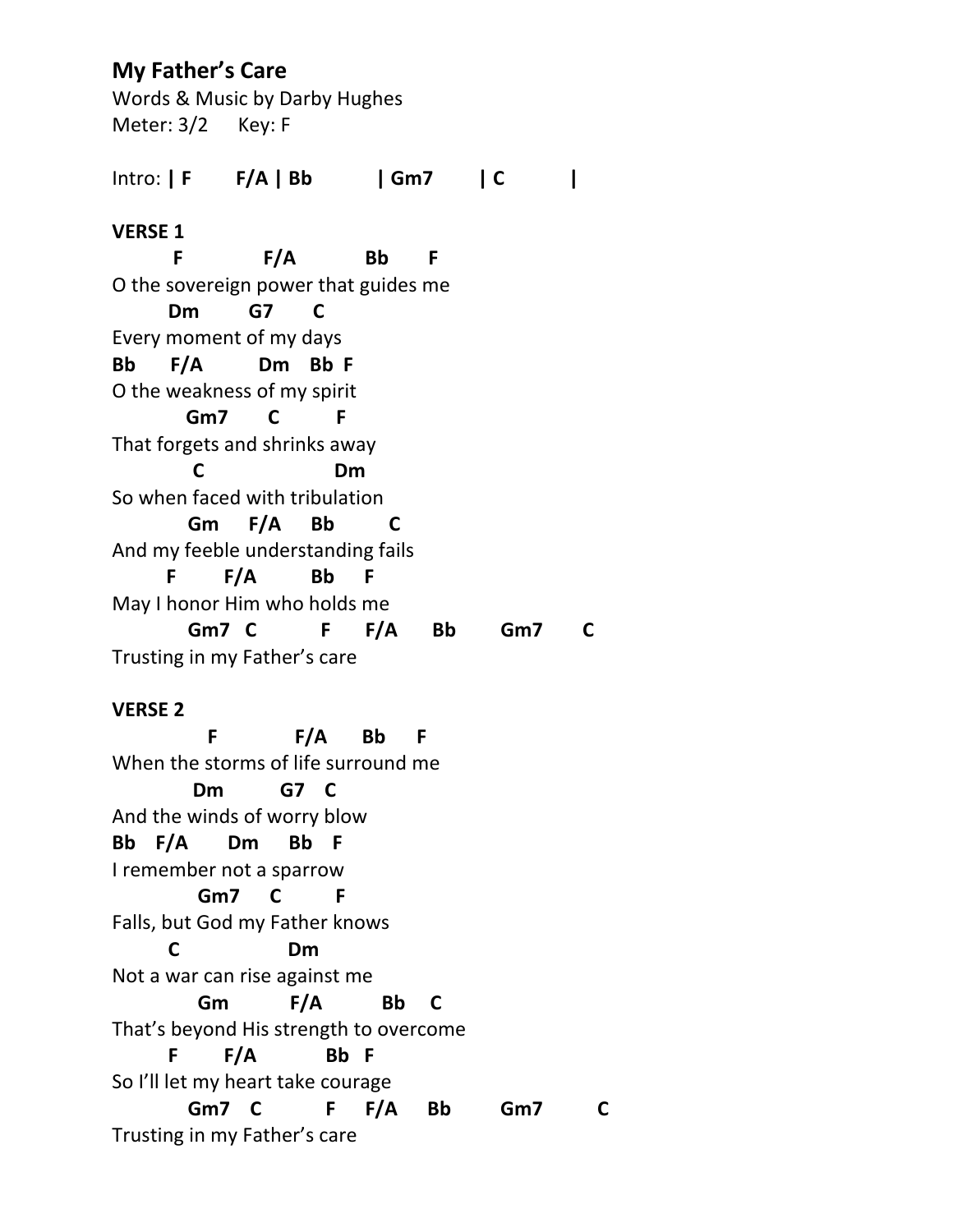#### **VERSE 3**

 **F F/A Bb F** When my health and comforts fail me **Dm G7 C** And I fear what lies ahead **Bb F/A Dm Bb F** I remember His good purpose **Gm7 C F** Is to heal through what I dread **C Dm** And from pride to fully purge me **Gm F/A Bb C** Till all strength is gone but what He gives **F F/A Bb F** So I'll joy in every trial **Gm7 C F F/A Bb Gm7 C** Trusting in my Father's care **VERSE 4 F F/A Bb F**  When my failings overcome me **Dm G7 C** And my sins are all I see **Bb F/A Cm Bb F**

I remember Christ who suffered **Gm7 C F** Setting guilty sinners free **C Dm** So when condemnation rises **Gm F/A Bb C** I will gladly let my burden go **F F/A Bb** He is faithful in forgiveness **Gm7 C F**

I will trust my Father's care

| Interlude:   C | $\mathsf{Im}$ |      | Gm F/A Bb  C |       |
|----------------|---------------|------|--------------|-------|
|                | $ F \tF/A Bb$ | Gm C | -IF          | Bb  F |